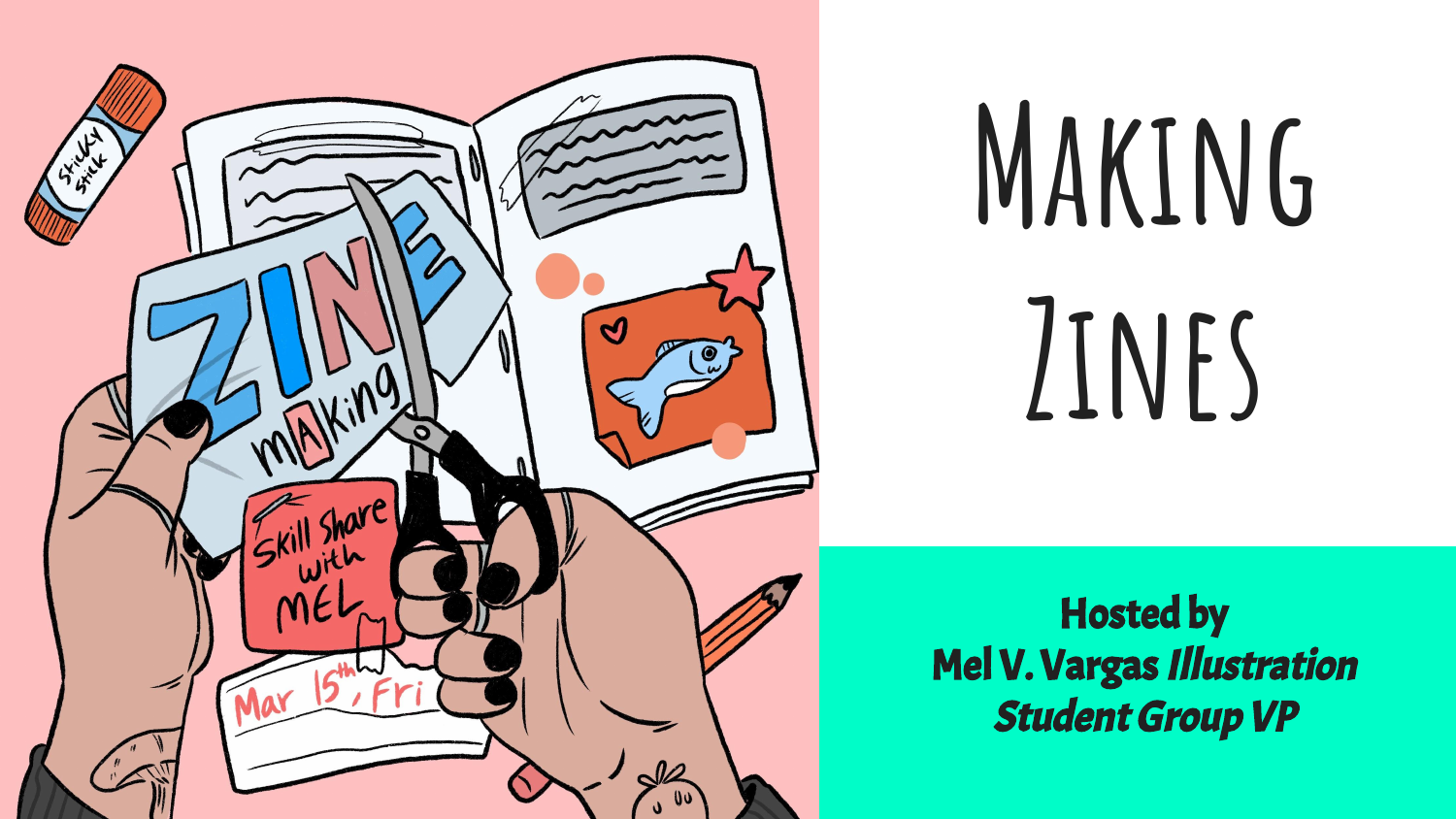## **Quick Zine History**

- First zine said to have come about in the 1930s, a sci-fi zine called "The Comet" created by the Science Correspondence Club in Chicago.
- The punk movement in the late 70's and 80s spiked the creation and publication of zines.
- Places like New York, London, Chicago, and L.A were hubs for zine makers.

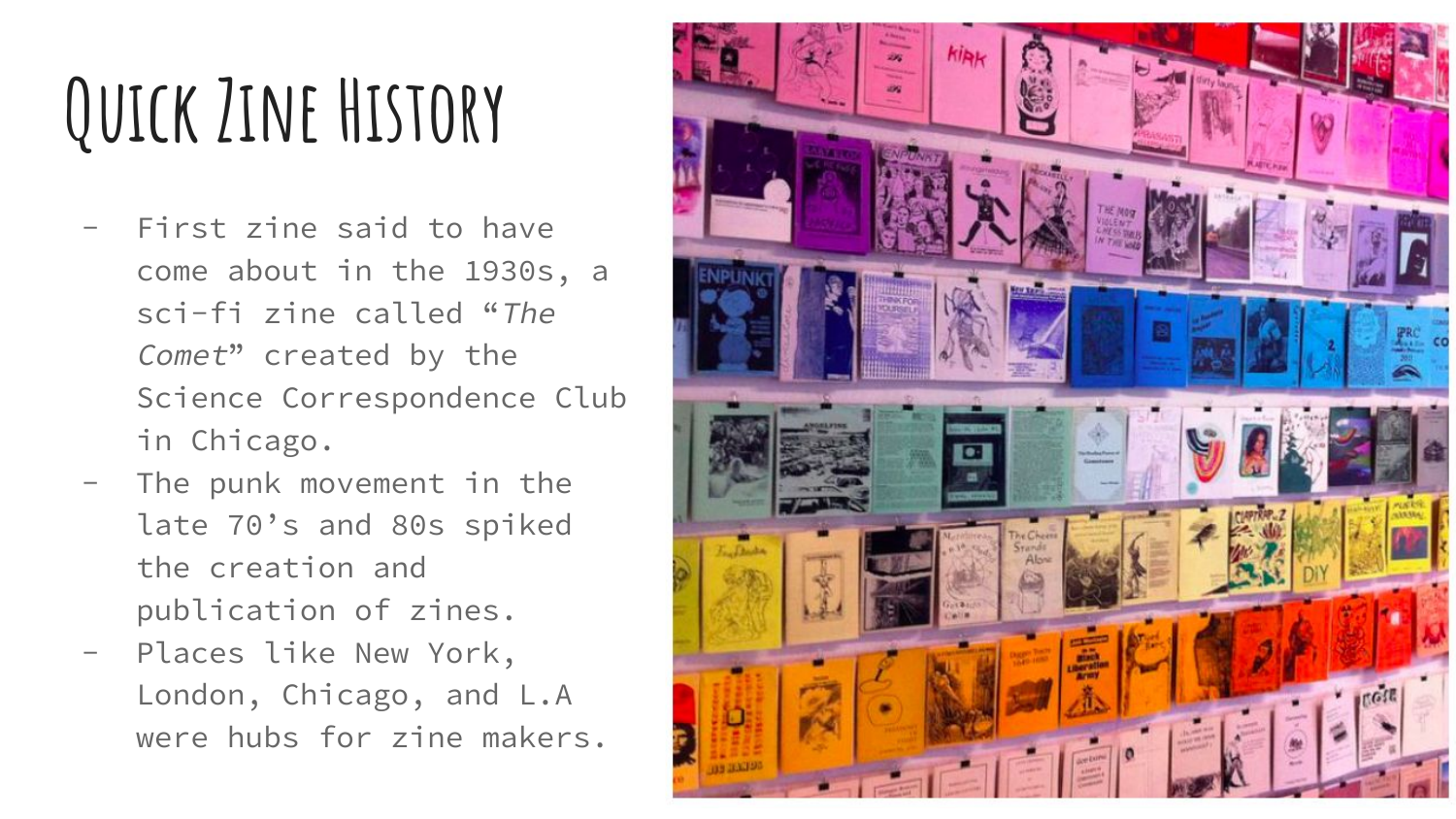### WHY MAKE *JINES?*

- Zines are the PERFECT way to self publish your work for cheap.
- It's a great addition for tabeling artists to sell/display.
- There is no limit to what you can make zines about. Zines can be about all kinds of things, people, places, experiences, ect.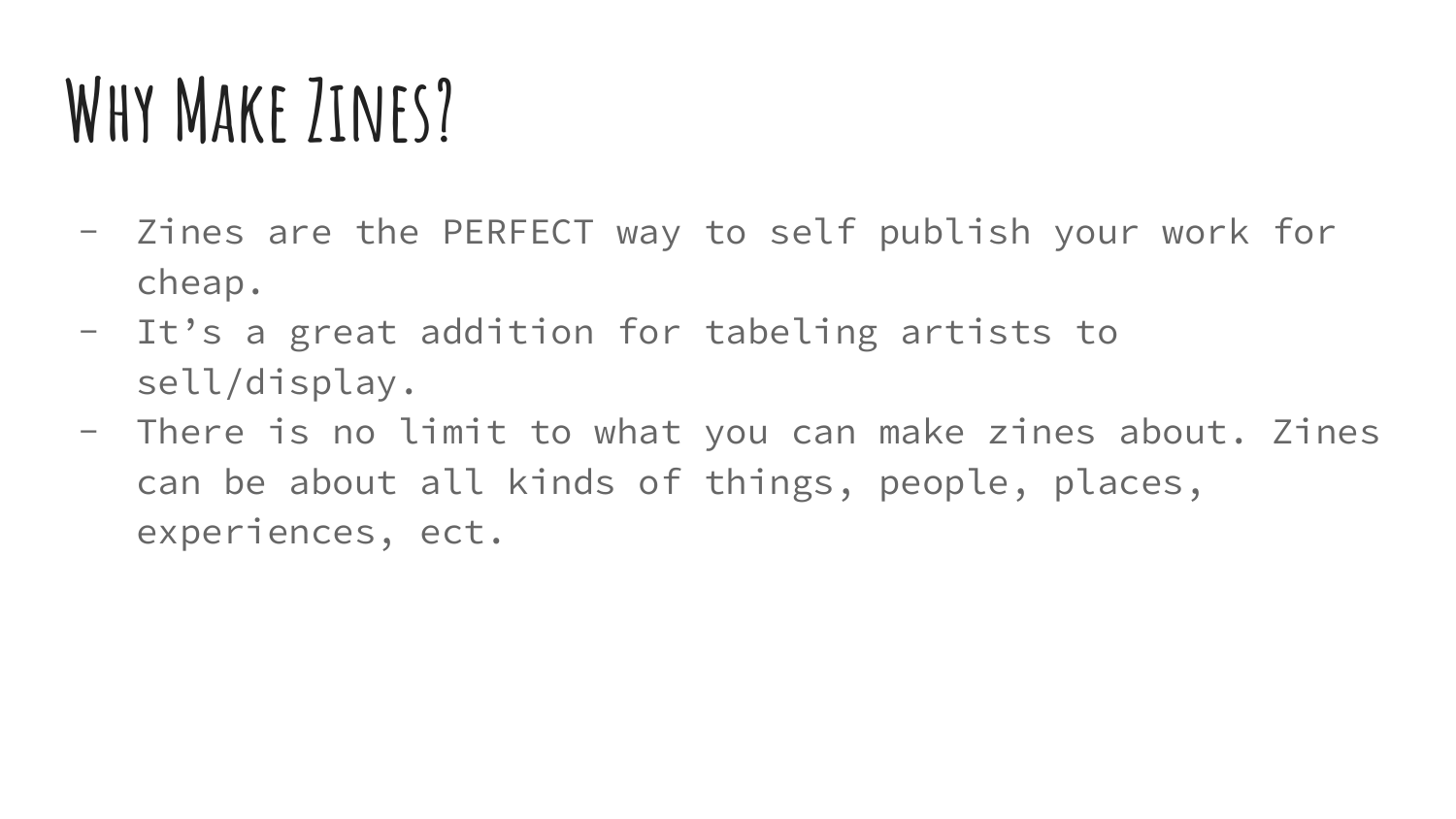#### **How to Start**

- Once you have a concept, carefully plan out how you will set up your zine.
- How many pages will you have? Will there be a cover? Title Page? End page?
- Make a small prototype from blank paper so you know what goes where.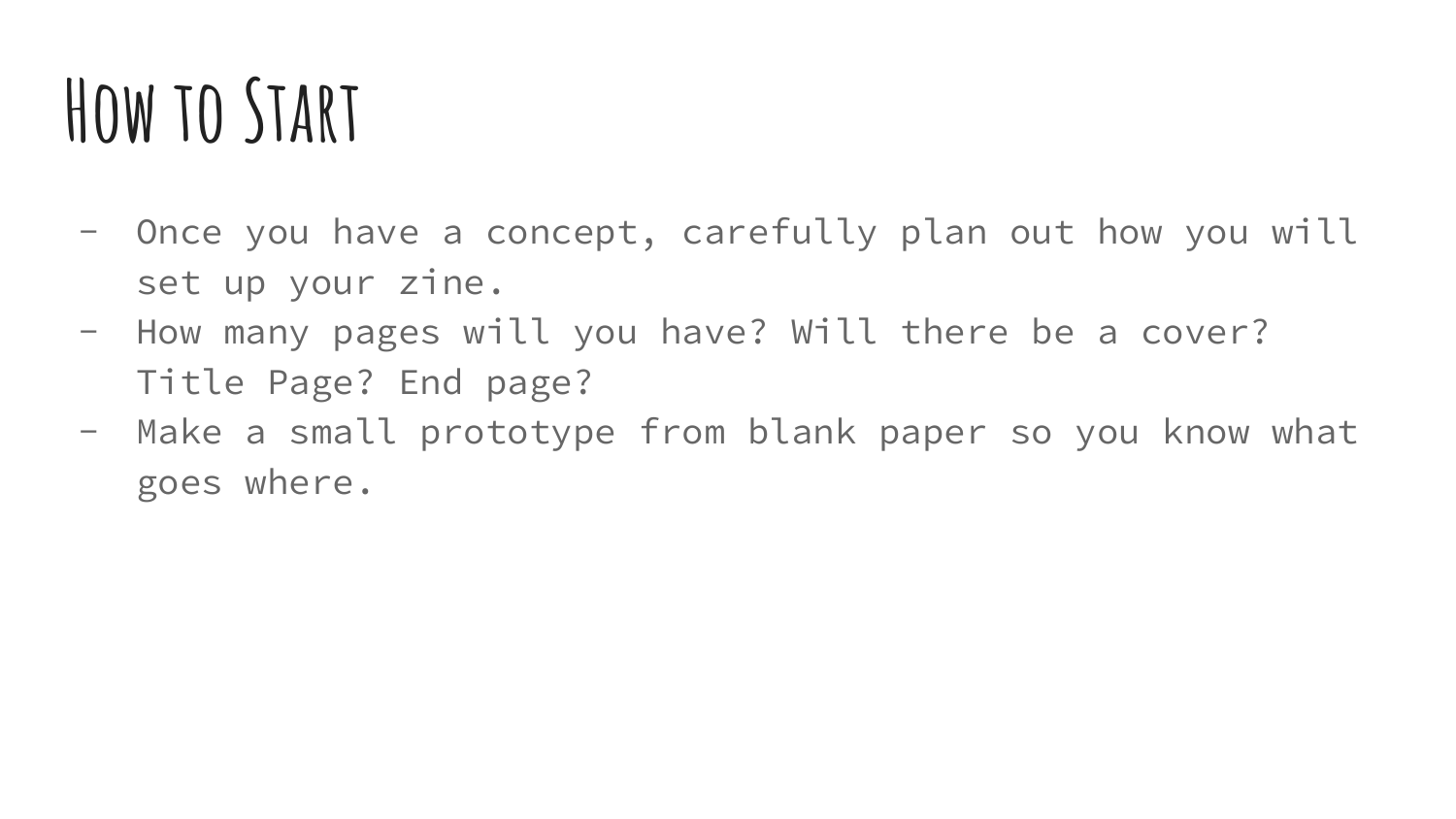

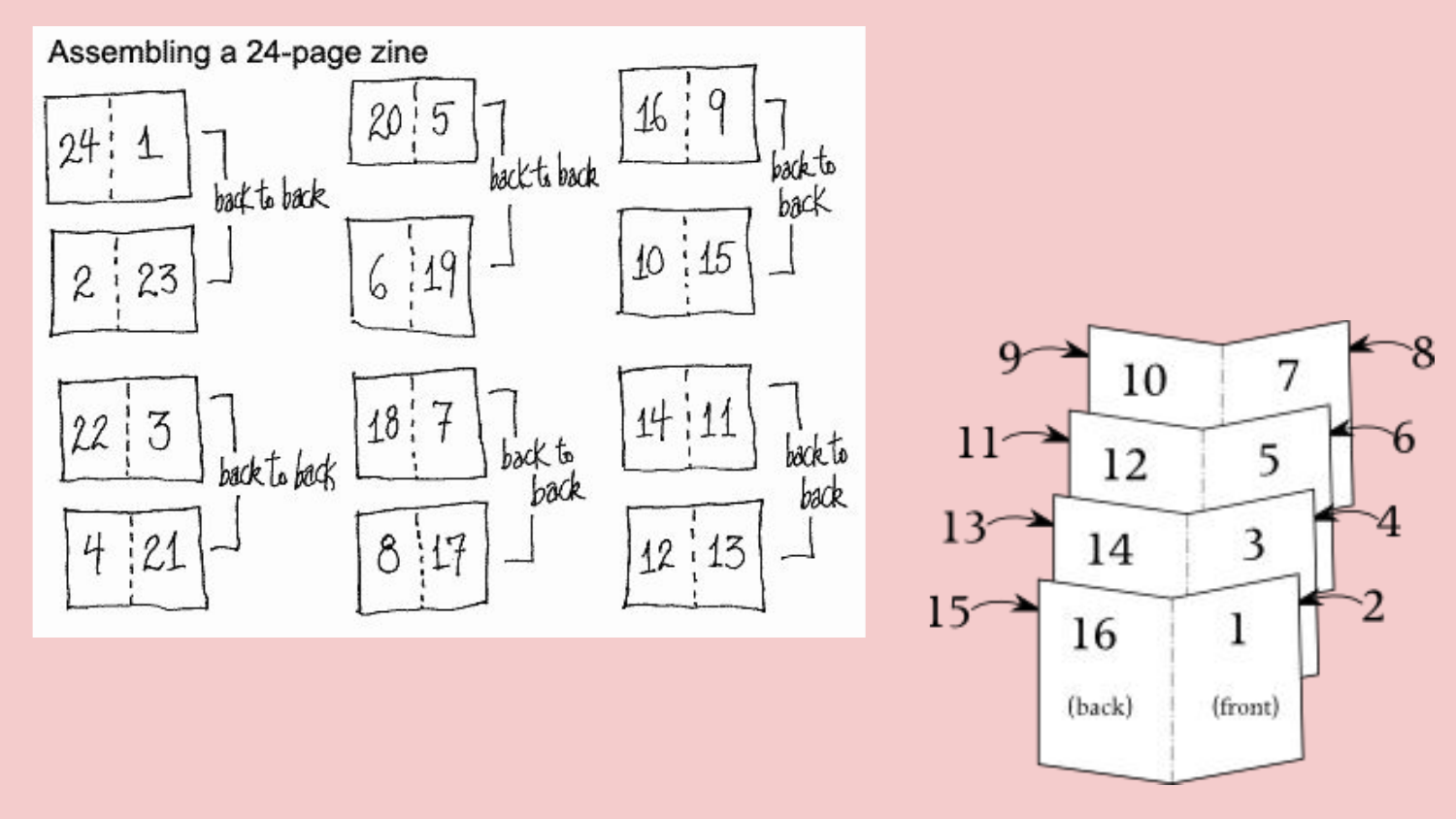#### **Zine Tips and Tricks**

- Zines often work best with even numbers even better with multiples of 4. If you have an odd number of pages, add one page as a title page, end papers. (great for putting your name and or website/instagram)
- Unless your zine is over 25 pages, it will probably be saddle stitched. (25 pages and up usually require Perfect Bound) Saddle stitch and perfect bound can both be done on Campus. Saddle stitch is done by a simple machine that you operate similarly to a stapler. It can be found on the 9th floor. Perfect bound can be paid for at the DPC.